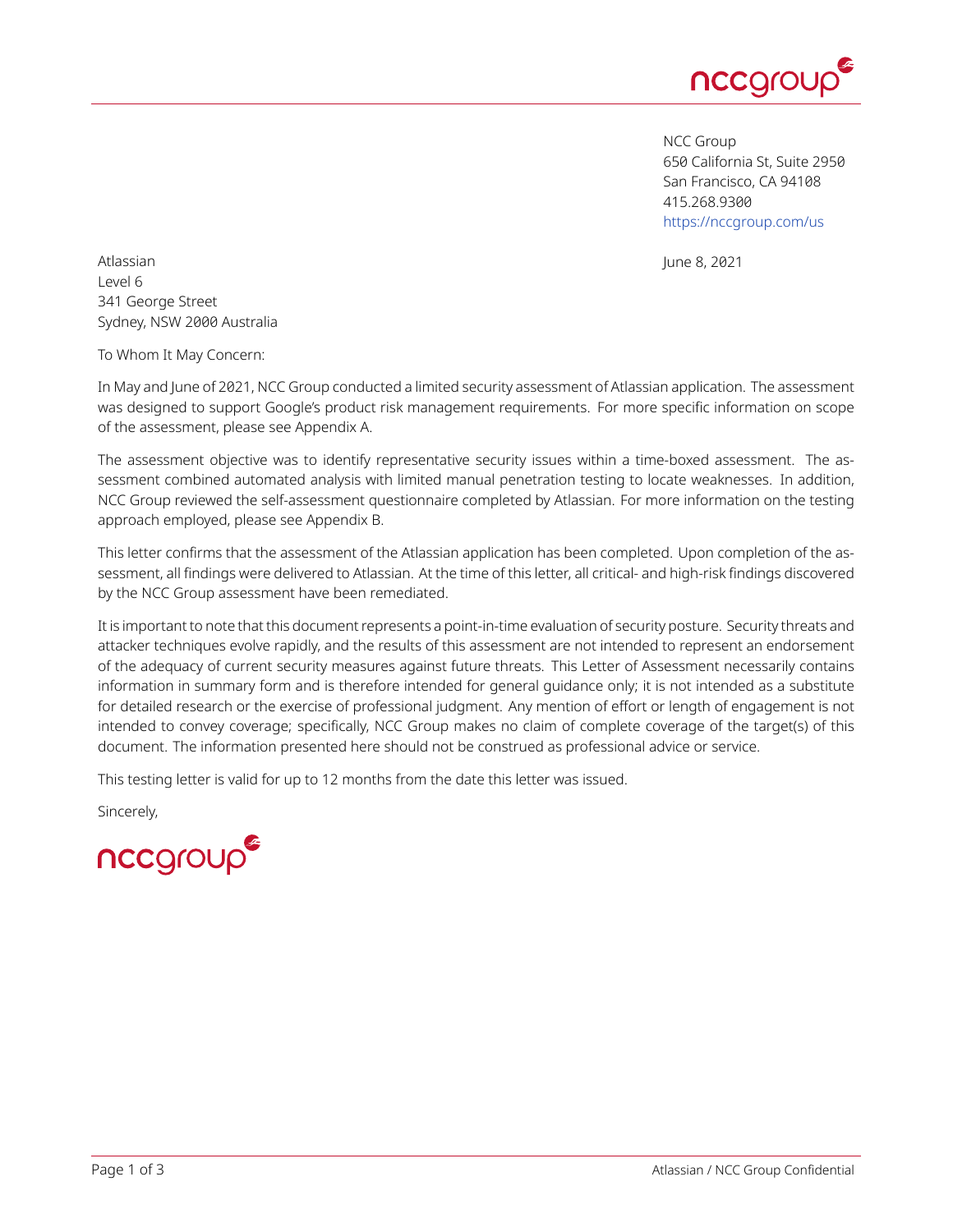

## **APPENDIX A - ASSESSMENT SCOPE**

This letter addresses the following application:

- Atlassian
- Google Project Number: 176915913852

The assessment identified the application's use of the following Google OAuth API Restricted Scopes:

## **Gmail**

• https://www.googleapis.com/auth/gmail.modify